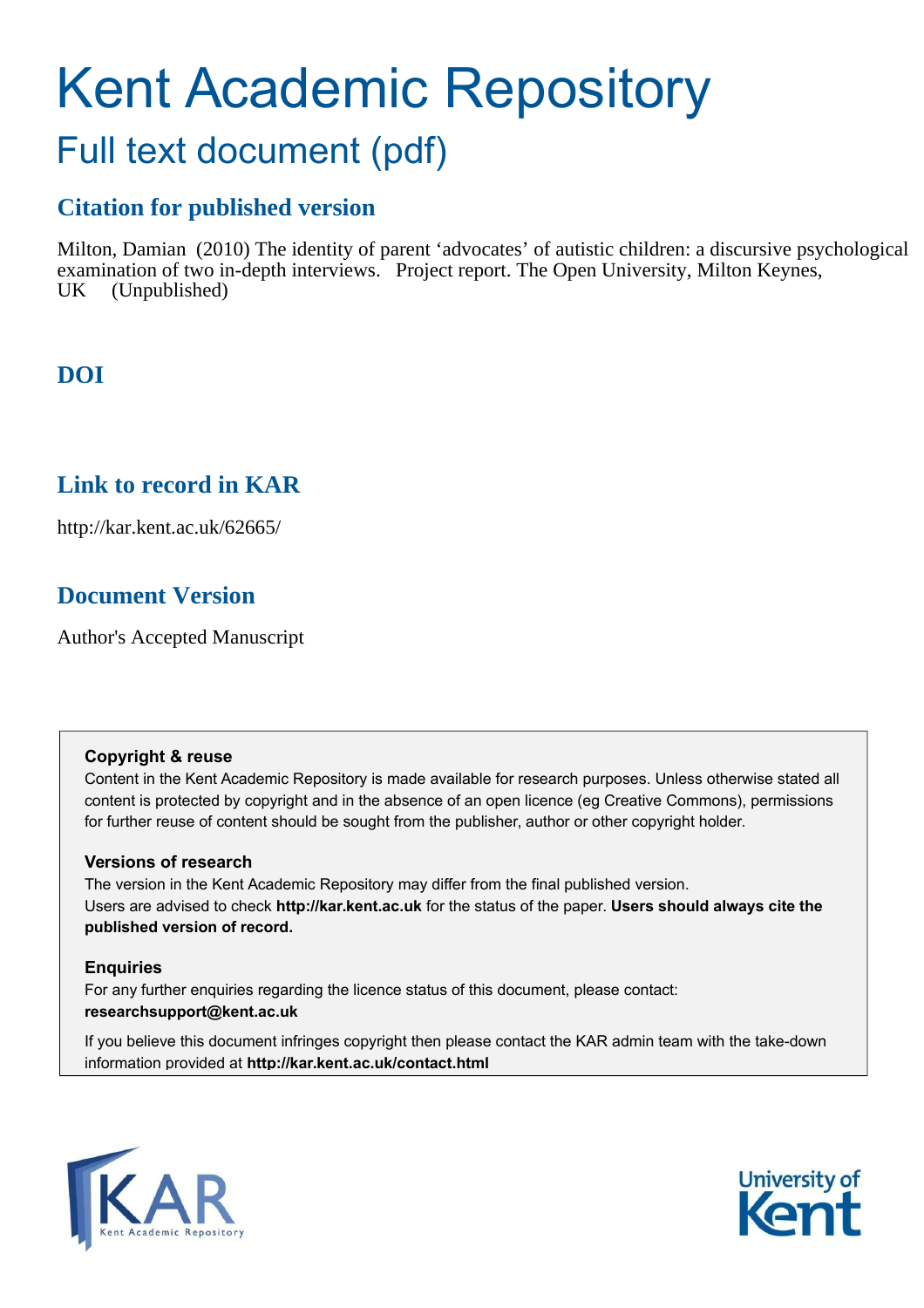## The identity of parent 'advocates' of autistic children: a discursive psychological **examination of two in-depth interviews.**

By Damian E M Milton

#### **Abstract**

This project aimed to examine the everyday talk of parent 'advocates' of autistic children, in the construction of their own self-identities. The project employed a discursive social psychological approach, in order to examine two semi-structured interviews with parent 'advocates', in terms of the interpretive repertoires emploved, subject positions taken up. and any ideological dilemmas expressed. A number of repertoires, subject positions, and dilemmas were established within the texts, the most poignant being a 'militarised' repertoire, constructing a subject position of a 'fighter' in a 'battle zone', against a 'system' of professionals, ostensibly in place to help such families. In so doing, the discourses, presented an alternative explanation to the stress often reported in research regarding parents of autistic children, being located within the condition or behaviour of their autistic child; suggesting that further research is needed to explore the reasons behind this tension.

### **Introduction**

Parenting is often thought of as one of the most rewarding and yet demanding roles an individual can undertake within their life. When a parent is told that their child has 'autism', this can have a major effect on their role within the family (Smith et al., 2007). This project explores the identities and sense of self that parents express, long after this change in their lives, at a point where the parent has begun to 'advocate' for others in a similar situation; and how this sense of self has developed through these changes, to be situated within such a relative position of strength.

Following on from the work of others (Duarte et al., 2005; Eisenhower et al., 2005; cited in Smith et al., 2007), Smith et al. (2007), utilising a cognitive social approach, found that parents of children on the autism spectrum reported higher levels of stress than parents of children with other forms of disability. Over a third of mothers were found to have elevated depression scores and mothers of adolescents had higher levels of anger. For mothers of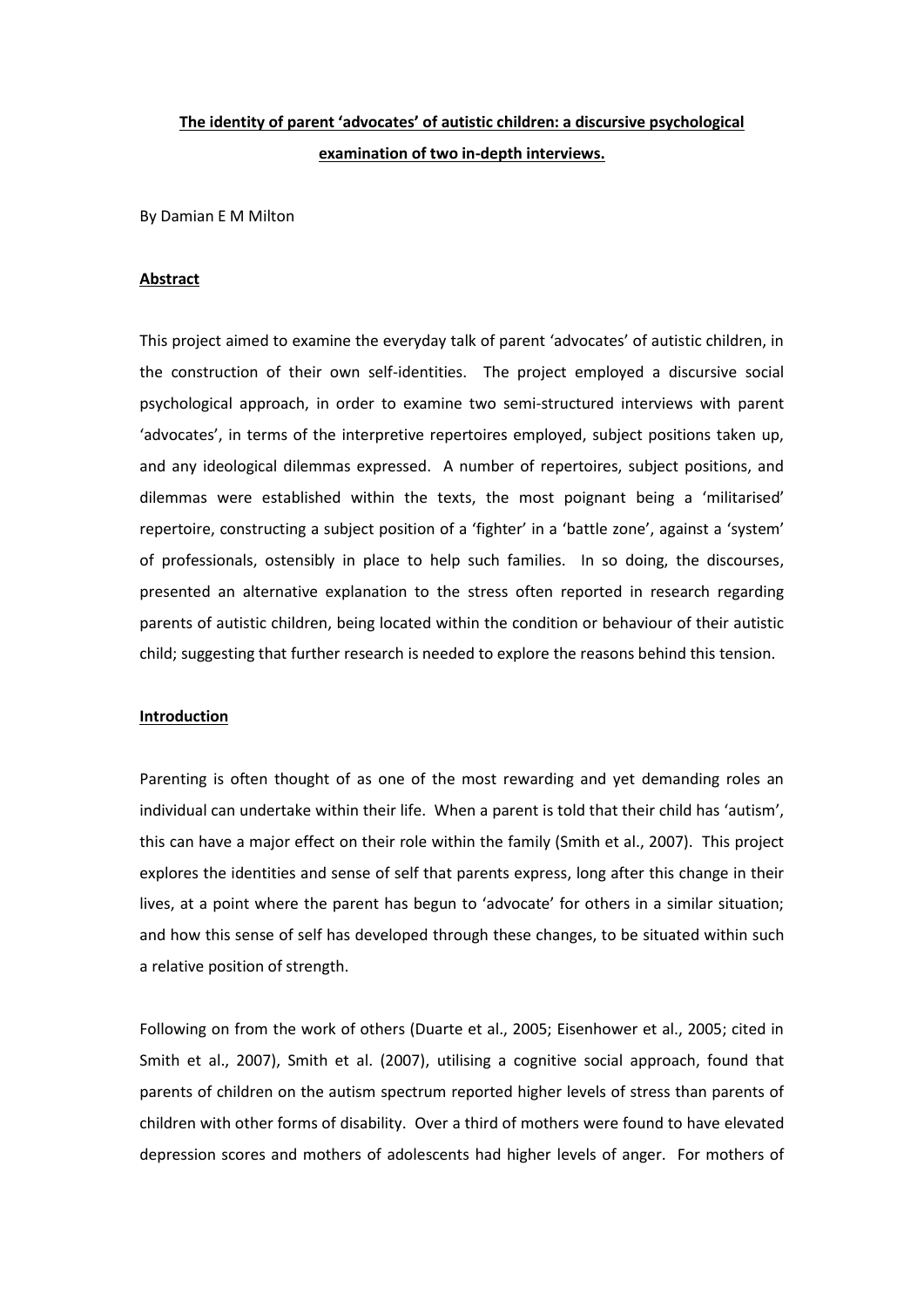toddlers, low-levels of 'emotion-focused' coping strategies compared with 'problemfocused' were associated with good maternal well-being, regardless of the child's symptomatology. For mothers of adolescents, coping strategies were found to act as a 'buffer' against difficulties encountered when autistic symptoms were high. For Smith et al. (2007), this buffering effect reflected adaptations made by mothers of adolescents in coping with stress. These findings were further evidenced in survey research of Northern Irish parents by Cassidy et al. (2008) and of Japanese parents by Mori et al. (2009), where both studies found elevated levels of stress, and the breakdown of conjugal relationships.

Utilising a discursive approach, Rolfe (2008) found that teenage mothers presented a different narrative to dominant discourse; instead they were active in negotiating and constructing an alternative and subversive discourse concerning their own identities as mothers, carers and women. This project will also use such an approach to see if parents of autistic children also challenge dominant discourses concerning their parenting.

Utilising a qualitative discursive psychological approach, Landsman (2005) found that mothers of disabled children expressed a dilemma between two competing models of disability, 'medical' and 'social'. Traditional medical model discourse sees disability as residing within the individual. This model states that disabled people suffer a reduction in abilities due to a deficiency compared to the norm. In accord, the power to define and treat disabled people is held by the medical profession, positioning doctors and patients within highly constrained power relationships and social roles to perform. The social model of disability rejects the notion that disability is dependent upon individual impairment. Baynton (1997, cited in Landsman, 2005) conceptualised disability as part of a wider hierarchical system of norm/other:

"...social hierarchies rely upon culturally constructed and socially sanctioned notions of disability." (Baynton, 1997, cited in Landsman, 2005:125).

Landsman (2005) concluded that in seeking to improve opportunities for their child, parents initially complied with a 'medical model' discourse, yet over time in the process of providing meaning to their lives, increasingly drew upon 'social model' discourse and 'minority group models' of disability and rejected the medical model, or blended the two approaches in complex ways. Mothers exercised choice as to which experts to 'trust', although medical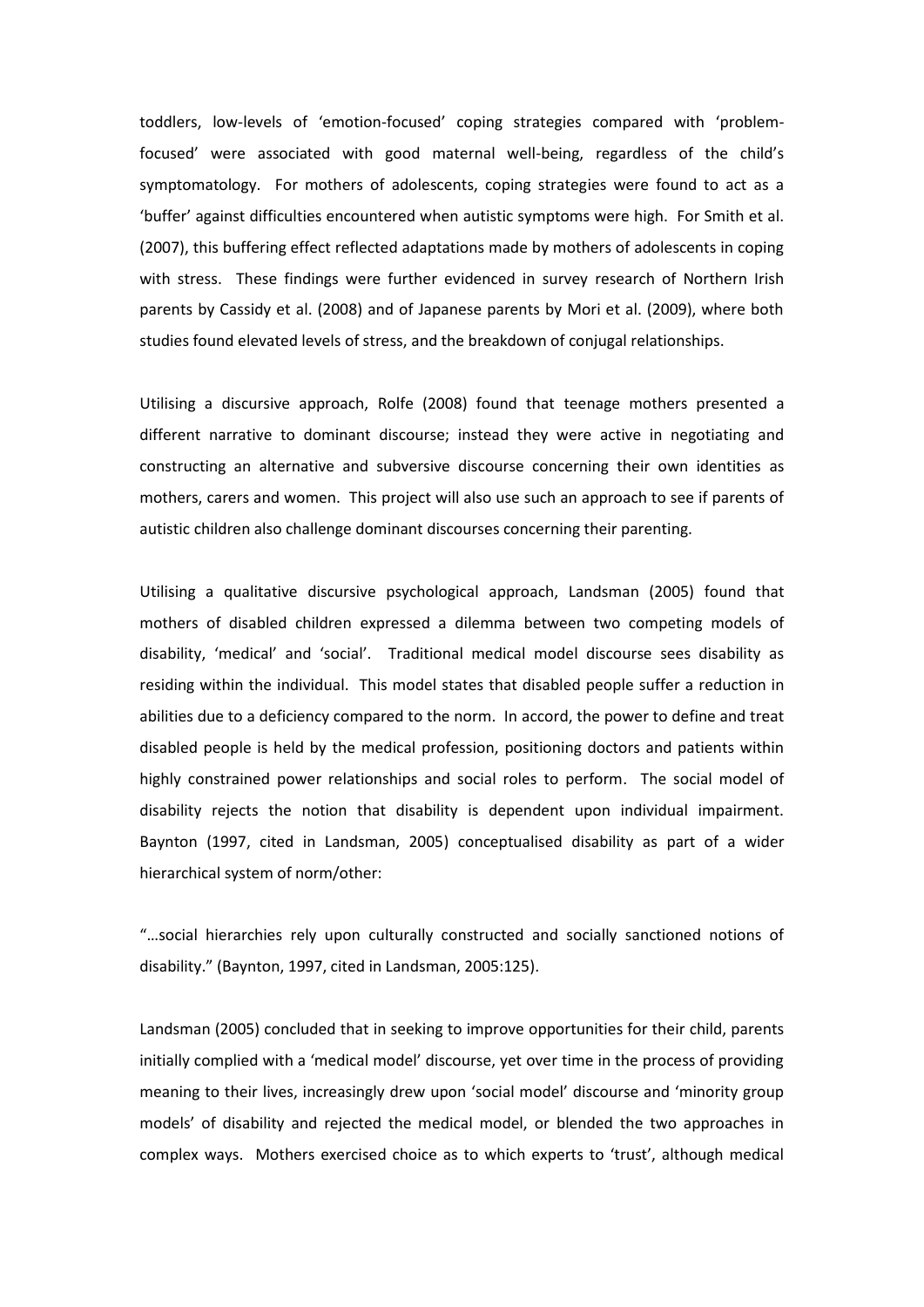experts were described as seeing such rejections as 'denial' or that 'patients should face reality'. The mothers in this study however, often declared themselves as the 'expert' instead.

This project will adopt a discursive social psychological perspective akin to the work of Rolfe (2008) and Landsman (2005); and thus does not frame these mothers as 'stressed' and potentially 'depressed' from the outset, yet as constructing and negotiating their selfidentities through everyday purposeful 'talk'. This perspective can trace its roots to the seminal work of Potter and Wetherell (1987) who blended influences from linguistic analysis, Ethnomethodology (Garfinkel, 1967) and Poststructuralism (Foucault, cited in Hollway, 2007). This approach offers a challenge to the dominant academic discourse within social psychology of the cognitive approach, as adopted by Smith et al. (2007). The discursive psychologist Edley (2001, citd in Hollway, 2007) argued that identity was like a 'jelly that never sets' and highlighted social representations and practices that help to constitute unequal power relations. By utilising a discursive approach, the intended study will hope to shed light on the discursive resources drawn upon by 'parent advocates' and the actions performed in their 'talk', in terms of its constitutive functions in constructing social reality.

This project aims to see how mothers within a marginalised positionality construct a discourse that navigates through the available competing public discourses of the 'medical' and 'social' models (Landsman, 2005) and how identities are built to the point of 'advocating' for other parents in a similar situation. Like Smith et al. (2007) this project will be related specifically to parents of autistic children; yet will concentrate on how they build subject positions from culturally available discursive repertoires in relation to their children, autism, professional intervention, and ultimately their own constructions of personal identit; leading to the following research question:

How is the identity of a 'parent advocate of an autistic child' expressed in everyday talk?

#### **Methods**

The methodology chosen for this project was two in-depth semi-structured interviews (lasting approximately thirty minutes each). The interview questions loosely followed an interview schedule (as outlined in appendix 1), with points raised by participants followed up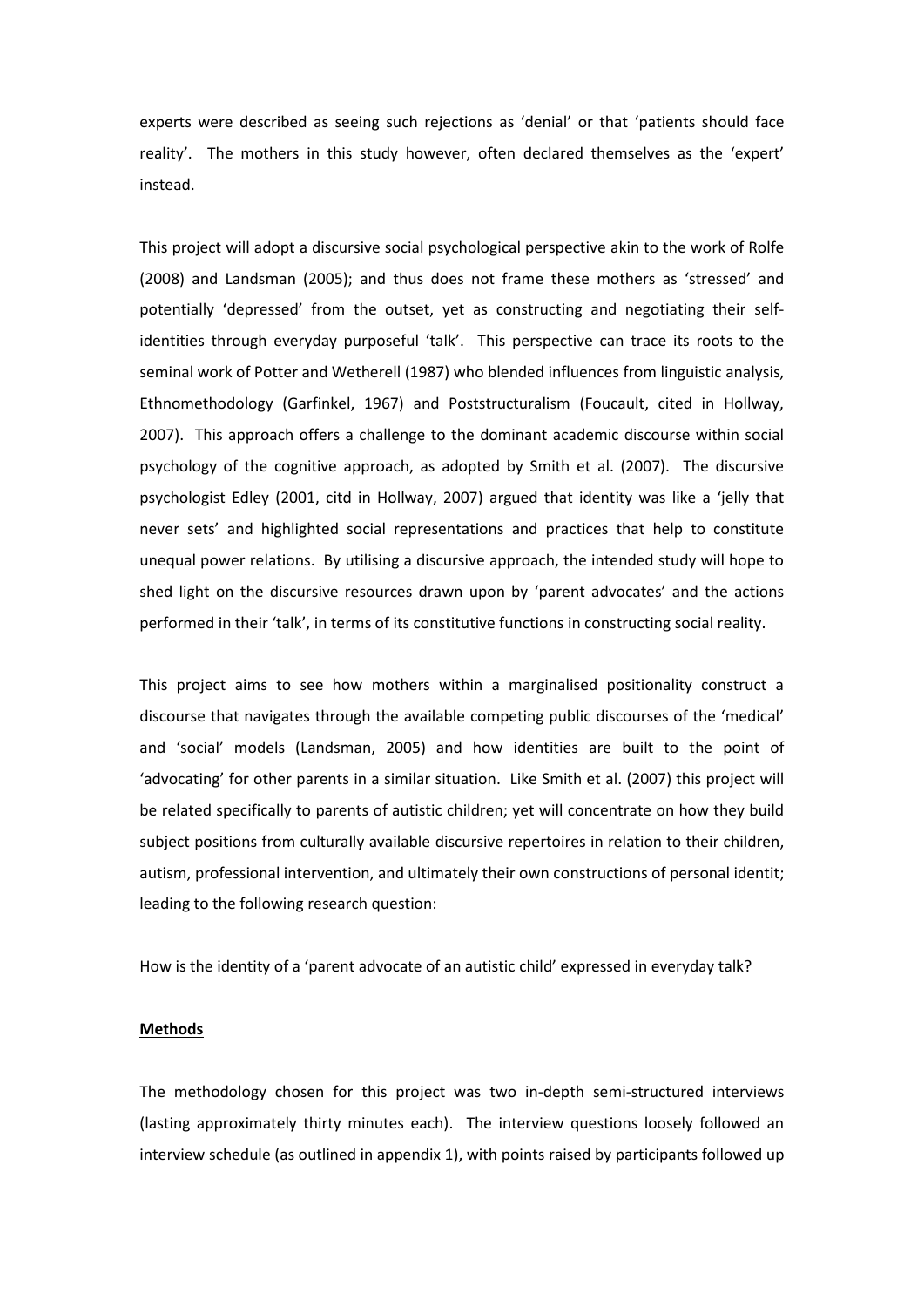with questions to elicit greater depth of response. The participants were chosen based on them having the least potential risk of emotional stress or harm being caused by participating, hence, not only parents of adolescents, yet also those advising other parents on coping strategies as 'parent advocates'. The interviews adopted an open-ended format (see Appendix 1), allowing for flexibility of response and rich and detailed qualitative data to be produced regarding constructions of identity. The data was then analysed using key discursive conceptual tools to explore the positionality, meanings, constructions, and dilemmas that constitute the lived reality of being a 'parent advocate' of an autistic child.

The concept of 'interpretive repertoires' originated in the work of Gilbert and Mulkay (1984) and was later applied to social psychology by Potter and Wetherell (1987) to explain the common sense and contradictory ways people talk about and make sense of the world. Interpretive repertoires' are made up of a lexicon of common knowledge, ideas, terms and metaphors, drawn upon to build explanations, descriptions, accounts and arguments. For example, the 'medical' and 'social' models of disability referred to by Landsman (2005). This involves identifying key notions and themes expressed in discourse and in this case, regarding identity and 'subject positioning'. Identities, through the lens of discursive psychology are fluid and produced in discourse via culturally available categories utilised to define people.

Taking a mixture of 'top-down' approaches (Foucault, cited in Hollway, 2007) to examine the 'talk' produced by participants, and 'bottom-up' approaches (Edley, 2001) to explore the choice available and agency involved in the 'taking-up' of subject positions; this project endeavoured to analyse how participants position themselves in relation to autism, their child, their family, friends, community, professionals, parenthood and their own identities. In so doing, this project aimed to identify any 'ideological dilemmas' or contradictory 'repertoires' present in the use of these models or personal constructions expressed within the discourse produced. According to Billig et al. (1988), views are not fixed or consistently expressed and represent flexible rhetorical resources, often used in a contradictory way, for instance, using both 'medical' and 'social' models of disability to construct accounts.

'Parent advocates' were chosen to buffer against any harm coming to participants in discussing their views, as these parents are already very active on public internet forums, commenting about their lives and advising other parents regarding coping strategies.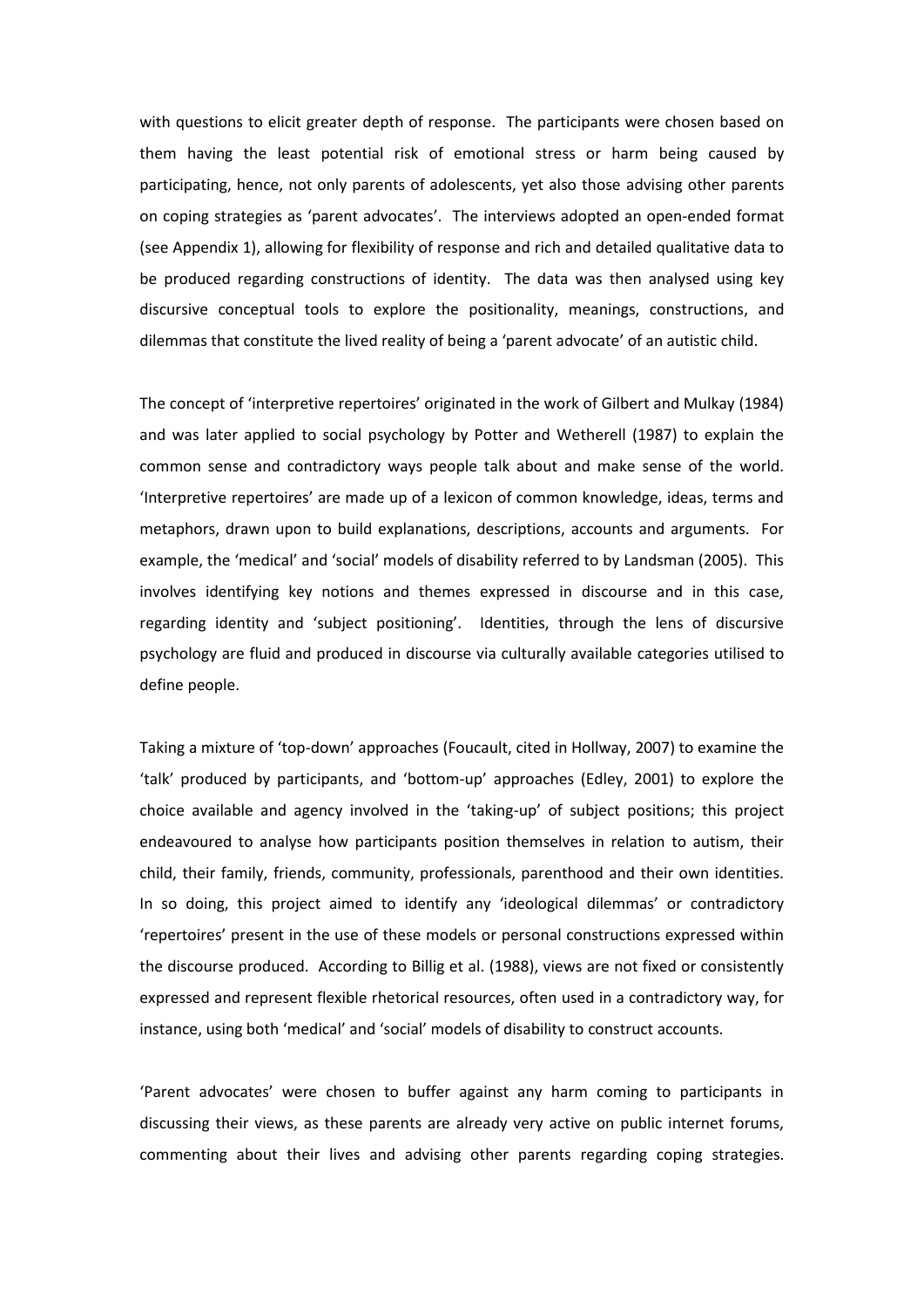Despite this caveat, the participants were asked to have emotional support from a friend or family on hand and the interviews took place in a quiet environment, agreed prior to participation. The participants were fully briefed and debriefed as to the nature of the project, involving prior written consent and advice regarding anonymity, the right not to answer questions or withdraw from the research and the usage of data. Both participants wished to have their own names used, and also wished to have a copy of the project forwarded to them upon completion. It was considered necessary however, to remove surnames and the names of children from the transcripts to protect privacy and any potential harm that could ensue from the participants being identified.

#### **Analysis**

Between the two interviews, a total of six interpretive repertoires were found to be in use (appendices 2 and 3). One of the repertoires employed by both participants was concerning children on the spectrum being 'different', rather than 'disordered'. These narratives utilised notions such as 'autistic strength', and evoked the social model of disability on many points (although this did provide a dilemma for the participants – see below).

"I would also put the word challenge in place of disability..." (Susy, appendix 2, line 193).

"I couldn't get my head around how two kids could be so different, yet get the same diagnosis, that made no sense to me..." (Claire, appendix 3, lines 31-32).

"I don't think that there is a bridge between the top of the autistic spectrum, to normal, or whatever normal is..." (Claire, appendix 3, lines 127-128).

The dominant narrative that was found throughout the talk of both participants was that of an almost militarised nature. Both participants regularly used phrases such as 'being a fighter', or being 'in a battle zone'. This repertoire was usually employed when talking about negotiations with professional bodies regarding their children.

"...a lot of people can find me quite aggressive and (laughing)...because...umm...I don't tolerate fools. So...yeah...(laughing)...which I don't think is a bad thing really (laughing)..." (Susy, appendix 2, lines 37-38).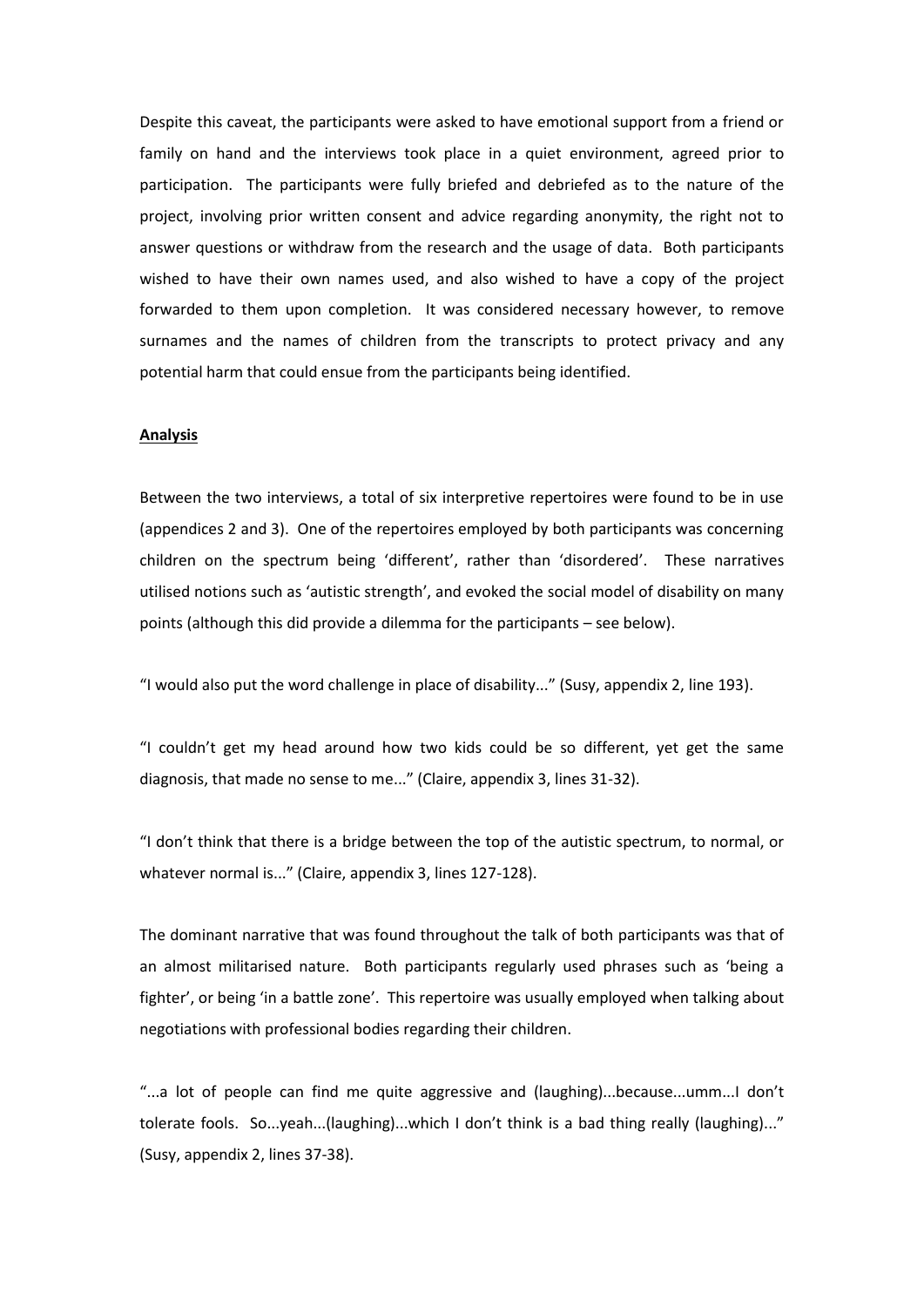"...all I have to do is say my name, and everyone is sort of, running in all sorts of directions..." (Susy, appendix 2, lines 201-202).

"...the amount of fighting they have made us do is just completely unacceptable..." (Claire, appendix 3, lines 90-91).

"...we have had to fight every step of the way..." (Claire, appendix 3, line 172).

"...it has made me a fighter..." (Claire, appendix 3, line 190).

Other repertoires employed included: a sense of community felt between the participants and other parents of children on the autistic spectrum; a sense of being on a 'journey' or having changed through the experience of raising a child on the spectrum; seeing parents as 'experts' regarding the care of their own child; and a general lack of awareness amongst the general public leading to misperceptions regarding autism. Below are examples of each of these repertoires from the interviews:

"I have met lots of fascinating people that I otherwise wouldn't have met." (Susy, appendix 2, lines 51-52).

"...and I do see it as a community actually..." (Claire, appendix 3, line 147).

"...my opinion actually has changed a lot, I think that I have had four or five different opinions." (Claire, appendix 3, lines 116-117).

"...the people who aren't on the autistic spectrum, don't seem the slightest bit interested in adapting, and in trying to learn..." (Claire, appendix 3, lines 152-153).

When relaying the above repertoires, the participants took up several subject positions within them (see appendices 4 and 5). The first of which was to take up the position of being disabled or in some way related to the autism spectrum: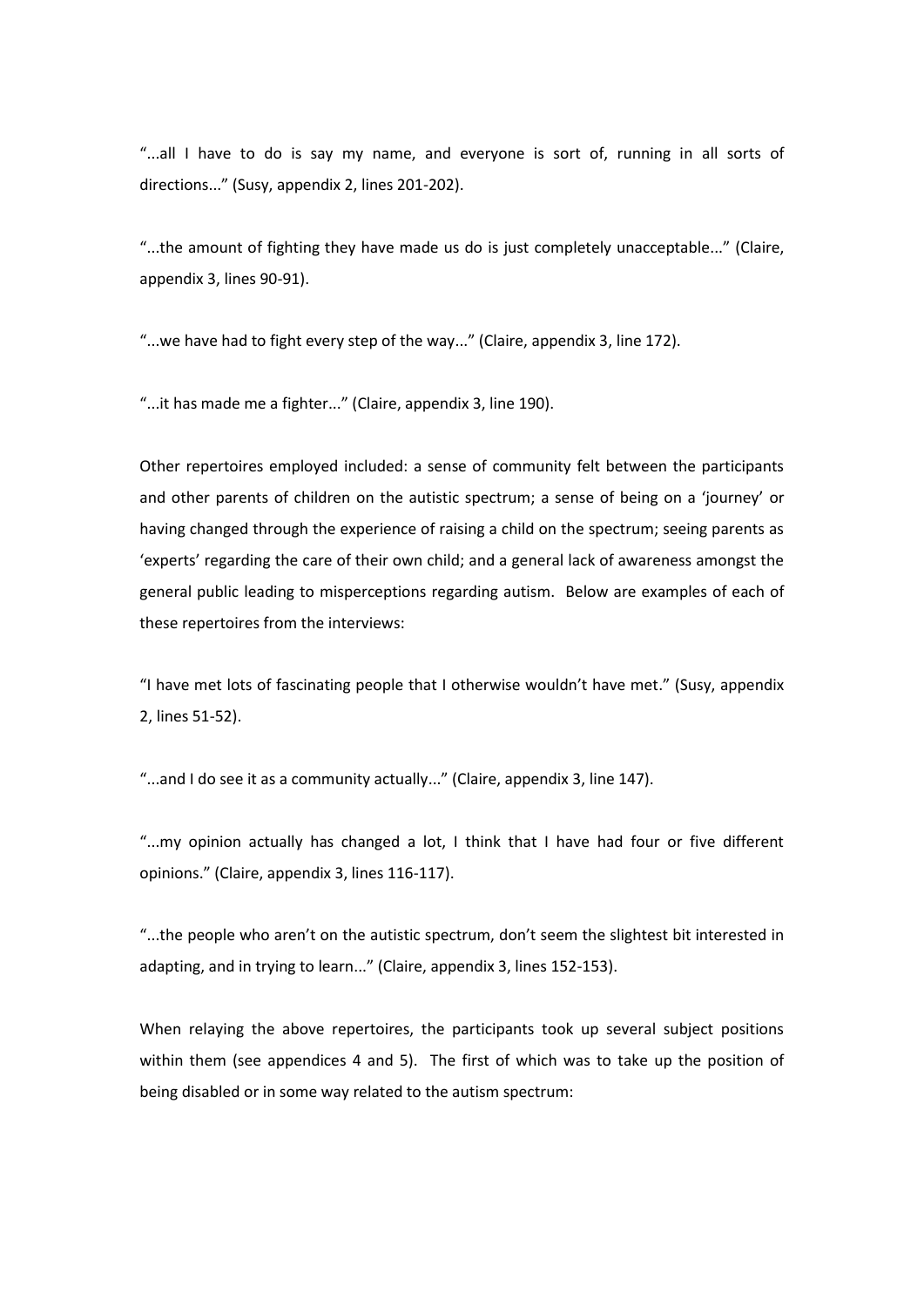"I chose, to be able to step around that, and perhaps had choice, because the disability was different, although epilepsy and autism are to an extent relatable or can be relatable..." (Susy, appendix 4, lines 188-190).

"...she came up with the idea that maybe, that both we were on the autistic spectrum as well..." (Claire, appendix 5, lines 10-11).

Secondly, the participants positioned themselves as separate from parents of typical children and others in the general public, with the first participant positioning themselves and those they chose to socialise with as 'non-discriminatory':

"Everyone has challenges in life, and so if society wants to talk about disability and make it a negative thing, then well, let them..." (Susy, appendix 4, lines 194-195).

Working in tandem with the dominant 'militarised' interpretive repertoire, the participants positioned themselves in opposition to the 'system' of professionals, whose social role it was to help them and their families/children, although this also presented a dilemma for the participants (see below).

"Well, you know the difficulty with autism, is really, sort of...umm...having to deal with, fairly on mass with some of the very negative attitudes, approaches and bureaucratic stances..." (Susy, appendix 4, lines 74-75).

"...our major successes in general, have been, will have been winning (laughing)...umm...against the education authority..." (Claire, appendix 5, lines 92-93).

The participants also positioned themselves in regards to their families and partners, although in somewhat contrasting ways. The first participant 'Susy', positioned herself in opposition to her ex-partner, whilst the second participant 'Claire', positioned herself in terms of educating her family and working in partnership with her husband, often referring to herself as 'we'.

"...he found it difficult, if not impossible to understand the nature of his disability, and so how to deal with it, or anything like that..." (Susy, appendix 4, lines 97-98).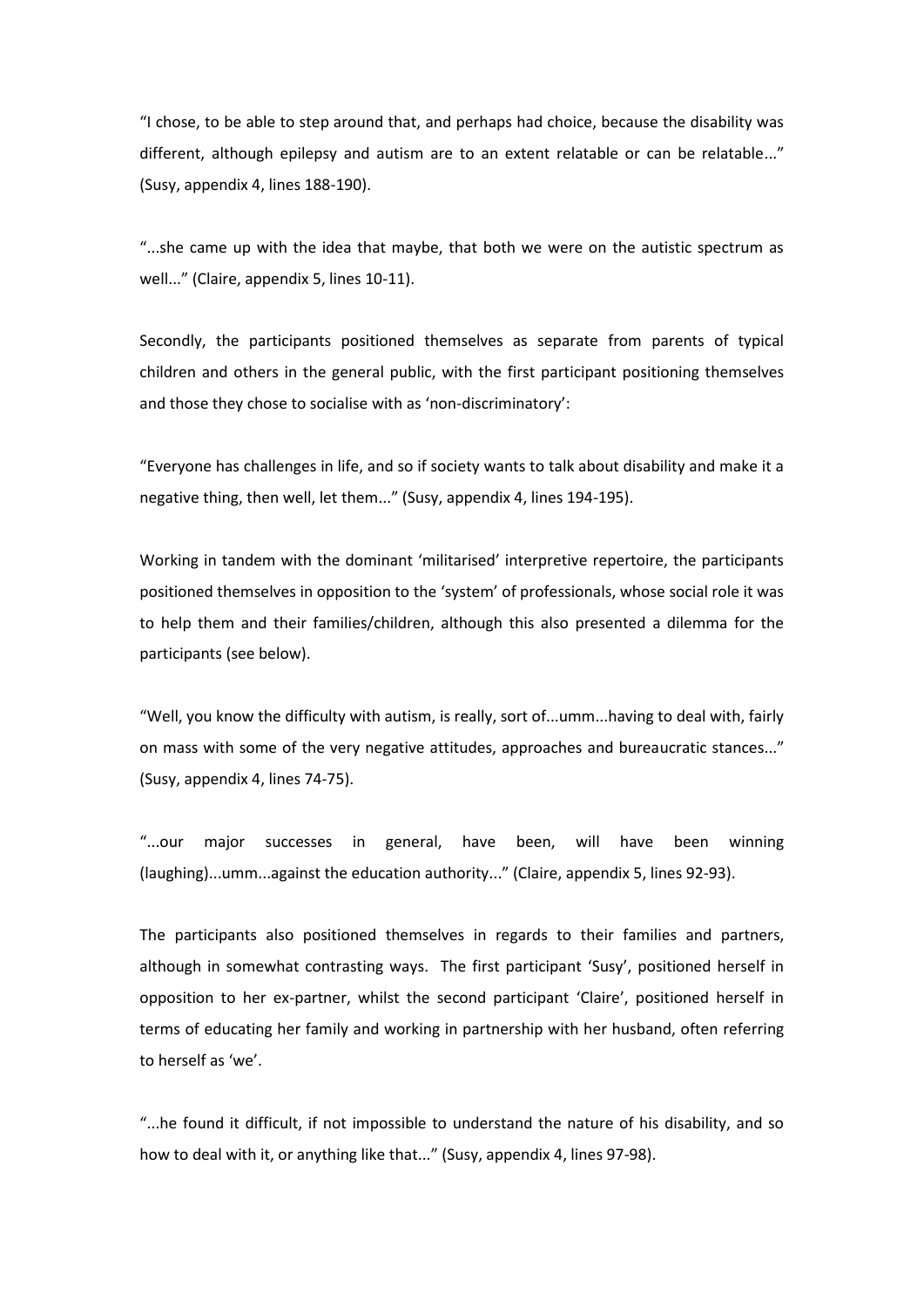"...family...umm...I think I have begun to take little steps with them, explain it, umm...break them in gradually..." (Claire, appendix 5, lines 62-63).

The second participant, toward the end of the interview, positioned herself in comparison to other parents of children on the spectrum, some as being in a 'worse off' position than her, and seeing others as unnecessarily wanting to label their children. The first participant 'Susy', also positioned herself with other such parents, yet in a much less striking way.

"...she has had to fight, you know, even harder in some respects, and she is going to have to continue doing that, for a lifetime..." (Claire, appendix 5, lines 246-247).

"...people want to label their kids..." (Claire, appendix 5, line 274).

Finally, particularly the first participant, positioned themselves as being in a position of strength when navigating the difficulties they faced, due to a sense of an internal positive attitude to life:

"I think that it is this approach or attitude that has buffered me..." (Susy, appendix 4, lines 16-17).

In total, four potential ideological dilemmas were identified within the two discourses. Although both participants portrayed a 'social model of disability', with one even explicitly saying so, there was on occasion an underlying link made to some kind of fundamental difference inherent in the child, more akin to a 'medical model' view, although as Landsman (2005) points out, this may not be a contradictory use of repertoires, but a coherent building of a middle ground, a path between the two. There was also a narrative of an increasingly 'social model' outlook through experience:

"...having a positive attitude toward disability and disabled people, and umm...I believe in the social model of disability..." (Susy, appendix 6, lines 7-9).

"...my son can be very tiring..." (Susy, appendix 6, lines 46-47).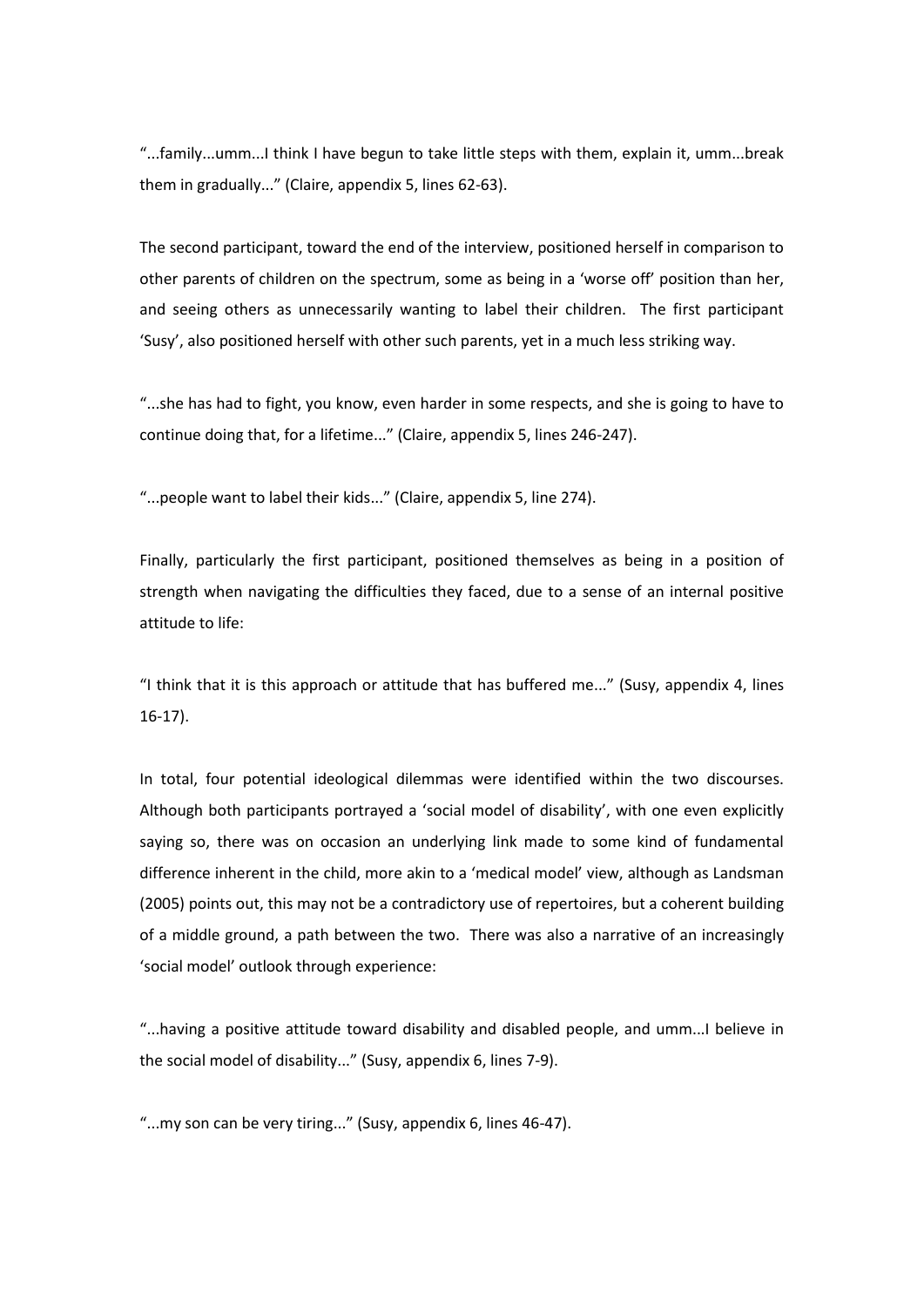"...a label like autism is like a signpost to get help for that person or that child, or it should be a signpost, it shouldn't be a label to define who they are..." (Claire, appendix 7, lines 311-313).

A significant dilemma was occasionally noted, largely due to the participants positioning themselves against professionals and the 'system', as they were presented with the dilemma of 'having to work' with said professionals, or 'fight' to find those deemed appropriate and autism aware:

"I had to arrange an array of specialists and legal people..." (Susy, appendix 6, line 114).

"...there are a load of wankers out there who don't know what they are talking about..." (Susy, appendix 6, lines 178-179).

"I know all about judicial reviews, do you know what I mean though? I've got this mind of information, that, about, you know, the law, that no parent should have to know..." (Claire, appendix 7, lines 186-188).

At one point in her discourse, it seemed that the first participant 'Susy', was presented with a dilemma regarding what she called the 'discipline spectrum' with regards to parenting ideology. A difference in this regard seemed to cause a split between her and her ex-partner and also a minor questioning of her own methods:

"I am actually not with my son's father now, and...umm...not being with him, has been the biggest help, although in one way, not, with this constant battle, battle, with discipline...umm...along the discipline spectrum..." (Susy, appendix 6, lines 171-173).

Another dilemma also seemed to be presented by the second participant 'Claire', whose self-narrative charted a course through those thought to be 'worse off' than her, for having children with more 'severe difficulties', and a negative positioning of some other parents, constructed as wanting to manipulate service providers, and 'label their children'. This narrative was set against a backdrop of professionals questioning the severity and/or the diagnosis, of her children: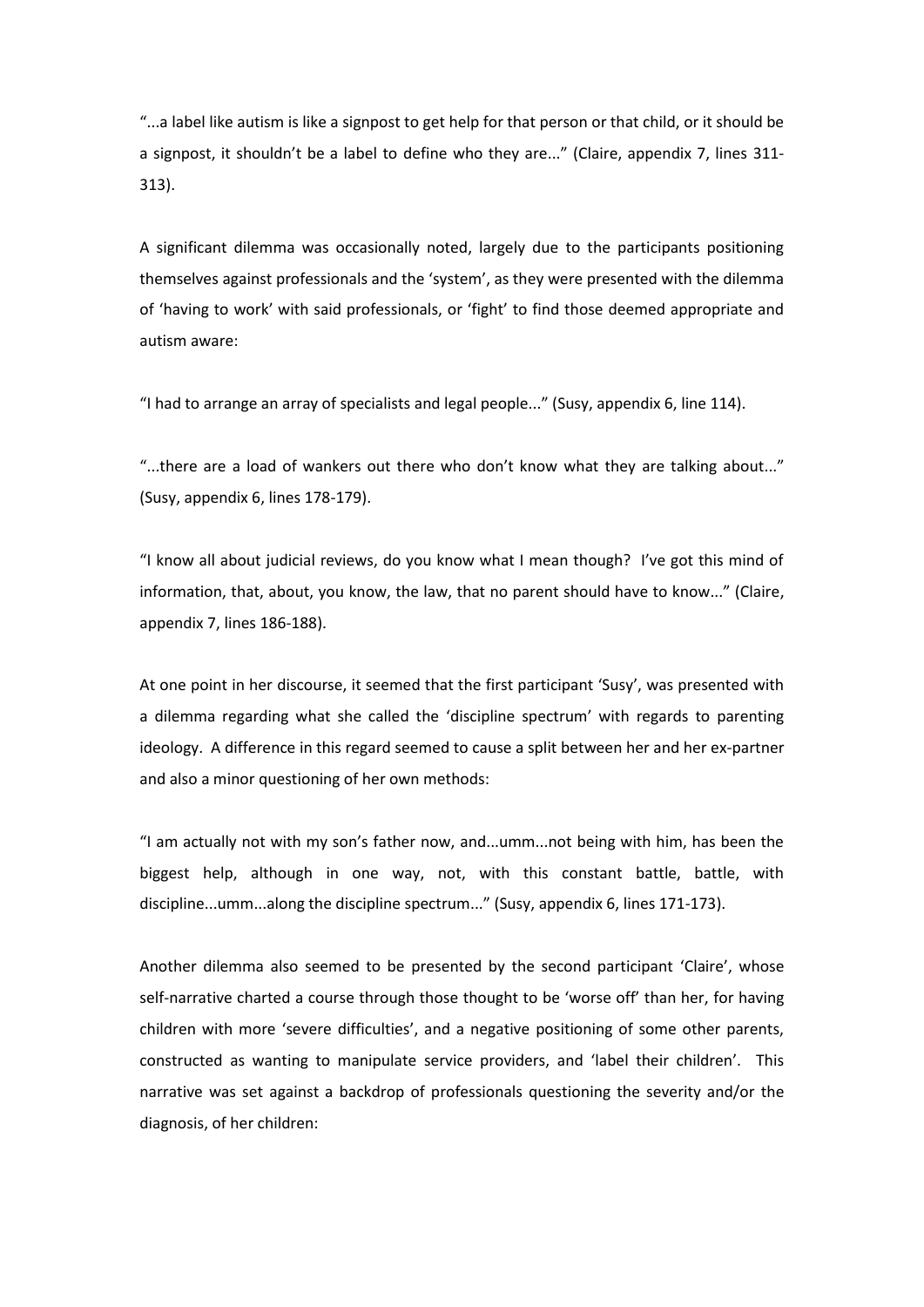"I sometimes feel that I don't have the right to moan about things..." (Claire, appendix 7, line 267).

## **Discussion**

By applying the analytical tools of discursive social psychology, in reviewing the two interviews, six interpretive repertoires were identified: the disability or difference debate; a 'militarised' lexicon utilised to explain interactions with professional service providers; a sense of 'community'; a sense of change and accomplishing a 'journey'; and lastly, commenting on a lack of awareness and misperceptions on behalf of the general public (appendices 2 and 3). Related to these repertoires, were the taking up of six subject positions: positioning oneself as disabled, or as related to the autistic spectrum; as a nondiscriminatory person and different to 'typical people'; as in constant 'battle' with professionals and the 'system' of public service provision; toward one's partner or family, and as from a position of personal 'inner' strength (appendices 4 and 5).

Despite differences between the two participants regarding family and relationship history, and the resultant narratives regarding these differences, the most striking similarity and theme running through both narratives, was the self-identity of a 'fighter', battling against an unforgiving 'system'. Professionals are constructed as having a lack of knowledge, and at worst deliberately making the lives of people on the autistic spectrum and their parents' lives worse. This 'battle' also led to the greatest ideological dilemma within the discourse, that of having to work with the very professionals, that have been perceived in such a negative light. Dilemmas were also found regarding diagnosis and severity, and parental discipline (appendices 6 and 7).

The findings of this project clearly indicate that both the parents in question had experienced high levels of stress, with one having a breakdown of their relationship with their partner. It was also found that the participants had learnt to handle this stress, rather than acquiring 'coping strategies' per se; however, this change may have more to do with a change in perception and ideology regarding the autistic spectrum. At first glance, the findings would seem to support those of Smith et al. (2007), Cassidy et al. (2008), and Mori et al. (2009), yet these studies suggested that the stress experienced by parents was due to the detrimental effects on family life of the child's autism itself. Neither parent even mentioned their children having 'challenging behaviours' and this factor hardly appeared in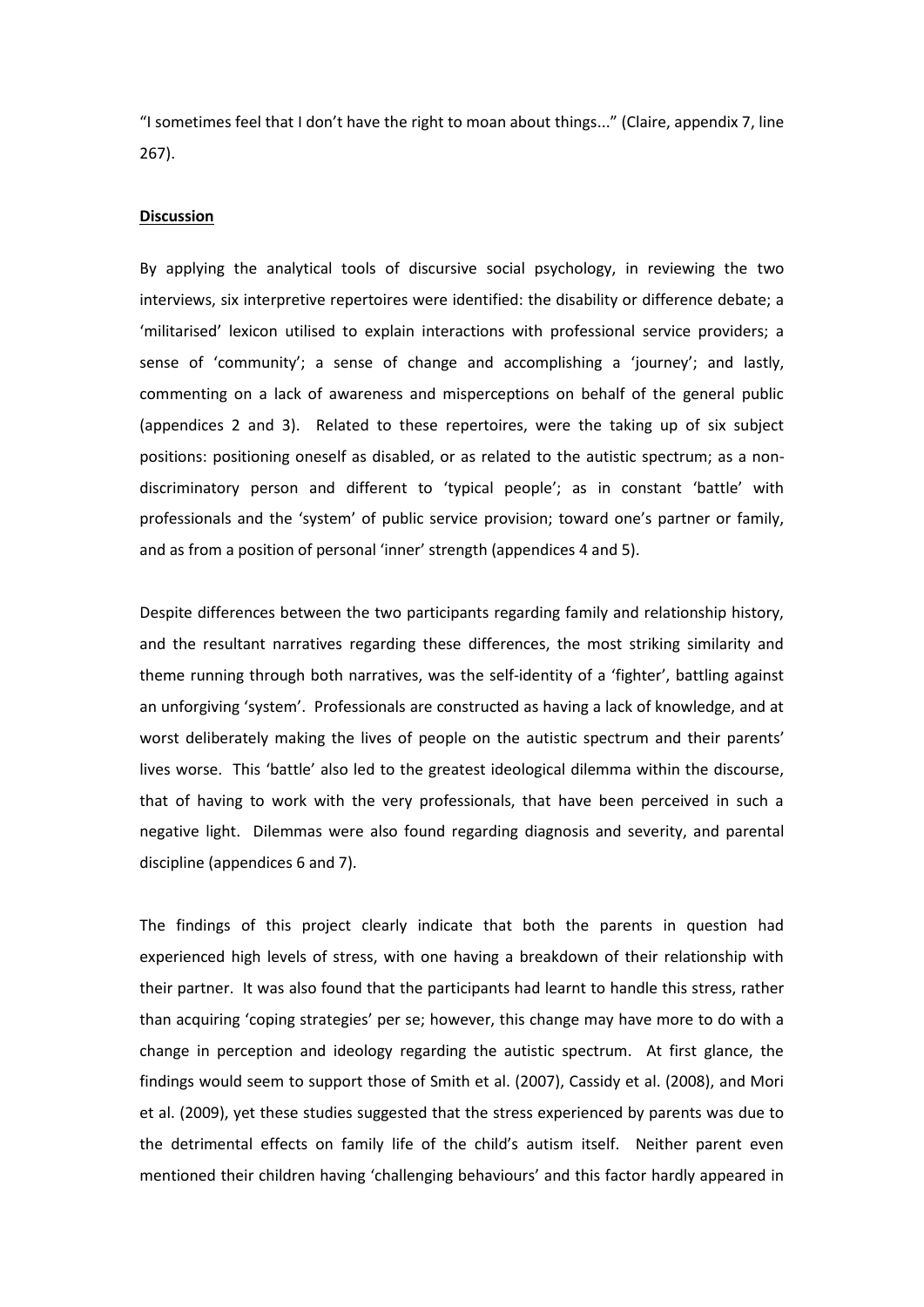the discourse. This may have been due to the participants being biased by responding in a way that they thought the interviewer wanted to hear (as they were aware that the research interviewer had a diagnosis of an ASD). It may also be the case however, that living with the 'symptoms' of autism, is less stressful than is often reported. The repertoires employed by the participants, presented familial stress as increasing due to differences in parenting ideology between parents; and primarily through the lack of awareness, and obstacles to progression, perceived by the participants regarding professional services designed to 'support' such parents. Although the participants echoed Landsman's (2005) finding that parents had to choose which professionals to trust, the participants in this study presented a far stronger narrative of 'fighting' such service providers, which may well indicate a lack of understanding amongst professionals regarding autism, in comparison to other conditions. This would suggest a wider political and sociological issue, as the services put in place to help, seem to cause these families more damage than any other factor. Indeed, 'fighting' this 'system' seemed to have become a focal point in the accounts of both participants, and a large source of self-pride in their constructions of self-identity.

The findings of this project echoed the findings of Landsman (2005), in that the participants presented a discourse of change and being on a 'journey', however, this was a different process for each participant, due to differing early experiences of autism within the family, with the second participant 'Claire' experiencing a larger change in perceptions. Although both participants did, to some extent, blend together elements of the social and medical models of disability, the emphasis of both parents presented a largely social account. This may not actually represent an ideological dilemma however, as the participants presented coherent arguments regarding the reasoning behind their own approaches to their children. As Landsman (2005) suggested though, the parents took on board more of the social model viewpoint through time. The participants also echoed Landsman's (2005) finding of a discourse of the 'parent as expert', however, the participants highlighted that this was in regard to their own children and not other people's, despite offering advice to other parents as 'advocates'. It is important to note here though, that neither parent used the phrase 'advocate' at any point in the interviews, and that this represents my own construction and not that of the participants. In contrast, the participants saw themselves as part of wider parental or 'autistic' community. In presenting such 'rebellious' and 'independent' narratives, the participants both challenged the dominant discourse of parents of disabled children being stressed and depressed due to the physical/emotional ramifications of the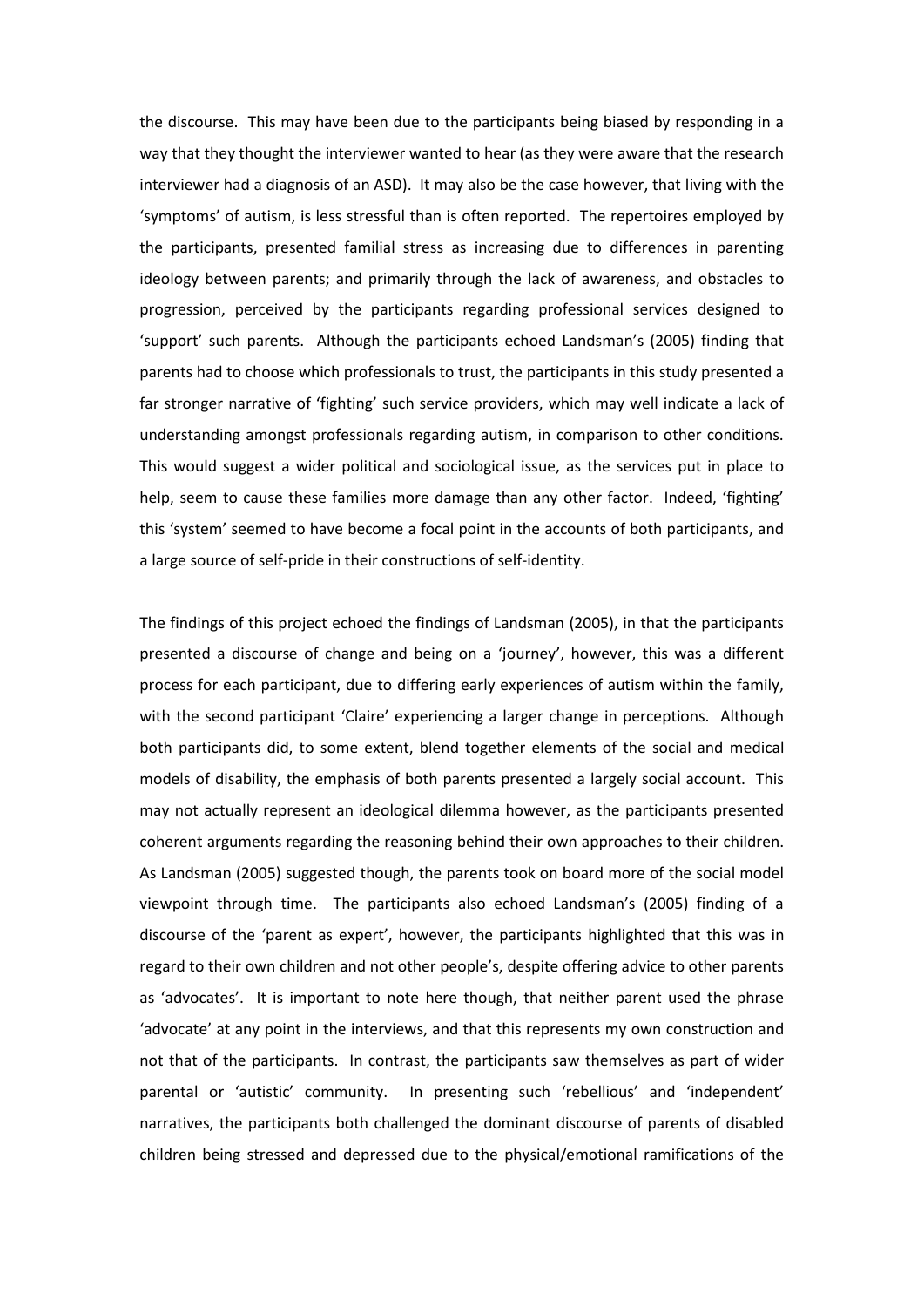child's disability itself. Both parents constructed a similar subversive discourse, mirroring the rejection of negative self-identification found with the young mothers in Rolfe's (2008) study.

It is important to note that my own experiences as an adult on the autism spectrum, and father of an autistic child, may have biased the interpretations made of the data. I have also self-identified as a 'social critic', yet interestingly, this is largely due to growing up in society with such an autistic perspective, and not my experiences as a parent. I have not constructed a self-identity of fighting professionals in order to gain access to 'better services' and instead relied more on friends, family, and my own abilities to meet my child's needs. This difference could be due to my son coming to live with me at the age of four, so many of the 'battles' had already been fought, or potentially a gender difference in perceptions regarding parenting and/or service providers.

A potential difficulty was that the participants may have 'couched' their responses in order to not cause offense to me personally, although on the plus side, a good rapport was built with participants, as I was perceived as genuine and unthreatening. Although some of the material covered brought up traumatic events from the participant's past, this rapport helped both participant and researcher to feel at ease. The questions elicited in-depth responses, without much prompting involved, although the experiences of advising other parents could have been explored in more depth, and the final two questions were considered in hindsight to contain double meanings and could have been split into separate questions, that would have been easier to comprehend and answer (appendix 1).

The findings of this project were highly illuminating regarding parental social positioning, highlighting a frustrating ideological power differential between themselves and professionals involved in the care of their children (Foucault, cited in Hollway, 2007). The analytical tools of discursive social psychology proved highly useful in highlighting these issues; however, the dilemmas found may have been imposed upon the data, due to *a priori* methodological assumptions. The participants presented largely coherent arguments and views, and the contradictory nature of discourse may have been overemphasised by Billig et al. (1988). The apparent dilemmas that were found, could also have been viewed from a social psychoanalytic perspective, particularly, the narrative of the second participant 'Claire', who expressed a difficulty in navigating a path between a perception of other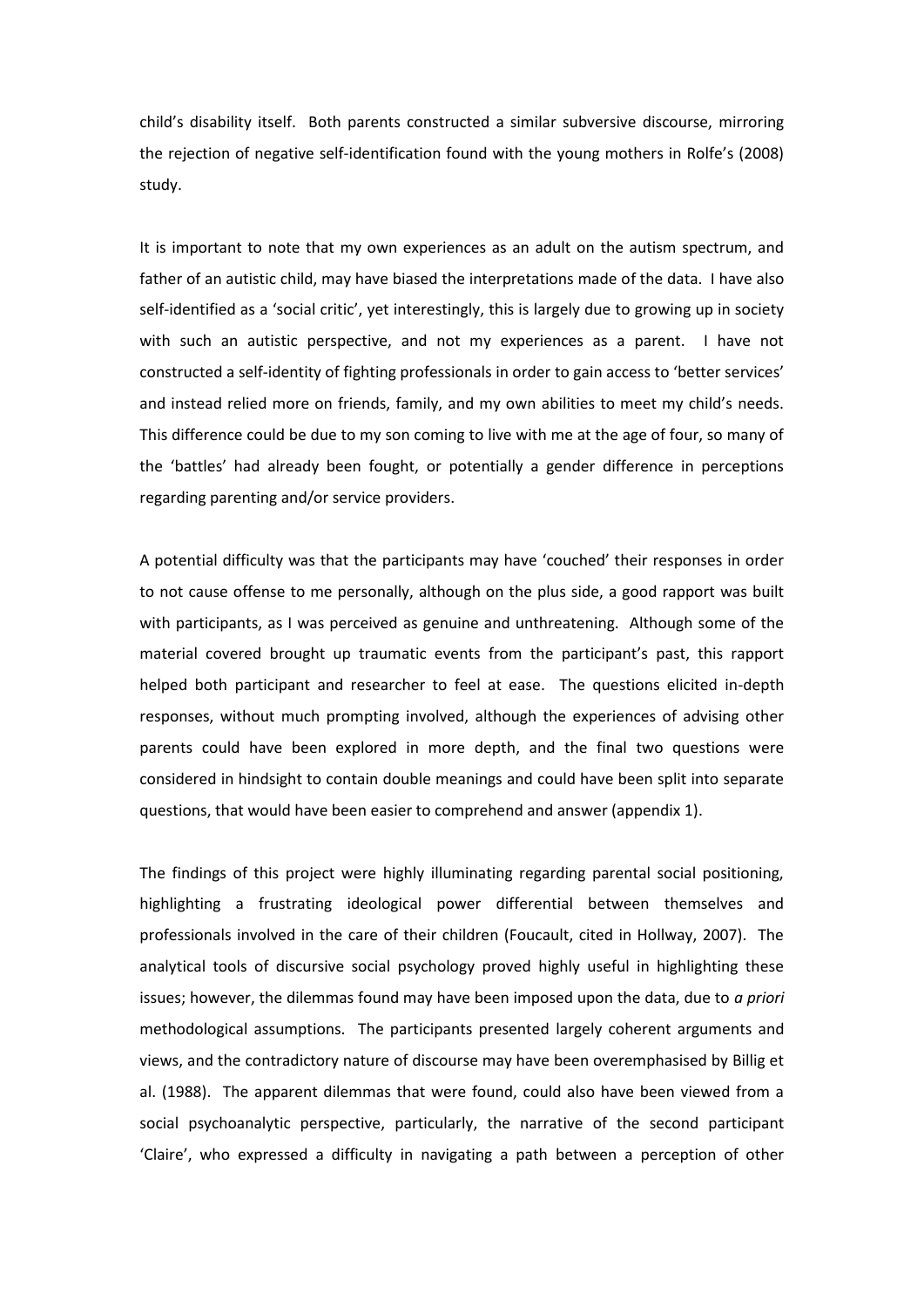parents essentially 'faking' their child's problems, and professionals questioning the needs of her own children. It was considered in this instance however, that the discursive approach illuminated the narratives, with the concept of subject positioning being particularly useful. This research found a significant discourse concerning negotiations between parents and professionals, future research could look into the reasons behind these problems in greater depth. For instance, it was felt that this could be due to professionals primarily utilising a 'medical' model discourse, ostensibly in opposition to those used by parents to describe their children as 'different' and not 'disordered', however, further research could look at this possibility in more depth. Also, an interesting issue regarding parenting ideology was found, where the added factor of having a child on the spectrum, led to tensions in a participant's relationship. Future research could also look into how ideologies of parental discipline affect the perceptions, actions toward, and care of people on the autism spectrum.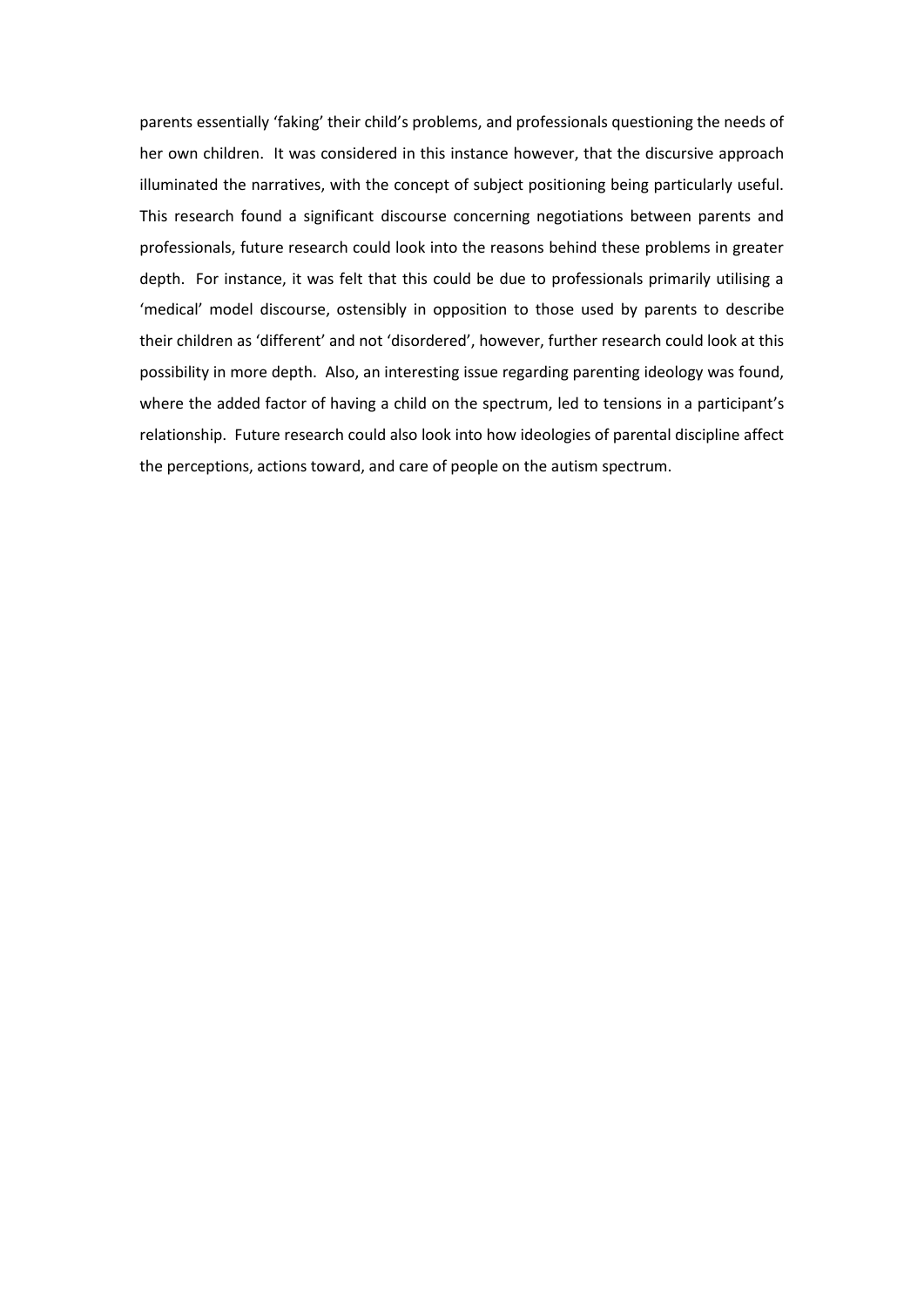#### **References**

Billig, M., Condor, S., Edwards, D., Gane, M., Middleton, D. and Radley, A. (1988) *Ideological Dilemmas: A Social Psychology of Everyday Thinking.* London: Sage.

Cassidy, A., McConkey, R., Truesdale-Kennedy, M. and Slevin, E. (2008) 'Preschoolers with autism spectrum disorders: the impact on families and support available to them', *Early Child Development and Care.* Vol. 178(2), pp. 115-128.

Garfinkel, H. (1967) *Studies in Ethnomethodology.* New Jersey: Prentice Hall.

Hollway, W. (2007) Self. In W. Hollway, H. Lucey and A. Pheonix (Eds) *Social Psychology Matters.* Milton Keynes: Open University Press.

Horton-Salway, M. (ed) (2008) *DD307 Project Booklet (2nd Edition).* Milton Keynes: Open University Press.

Landsman, G. (2005) 'Mothers and Models of Disability', Journal of Medical Humanities. Vol. 26, no. 2/3, p. 121-141.

Mori, K., Ujiie, T., Smith, A. and Howlin, P. (2009) 'Parental stress associated with caring for children with Asperger's syndrome or autism', Pediatrics International. Vol. 51, pp. 364-370.

Potter, J. and Wetherell, M. (1987) *Discourse and Social Psychology: Beyond Attitudes and Behaviour.* London: Sage.

Rolfe, A. (2008) 'You've Got to Grow up When You've Got a Kid': Marginalised Young Women's Accounts of Motherhood, *Journal of Community and Applied Social Psychology.* Vol. 18, p. 299-314.

Smith, L., Seltzer, M., Tager-Flusberg, H., Greenberg, J. and Carter, A. (2007) 'A Comparative Analysis of Well-Being and Coping amoung Mothers of Toddlers and Mothers of Adolescents with ASD', Journal of Autism and Developmental Disorders. Vol. 28, p. 876-889.